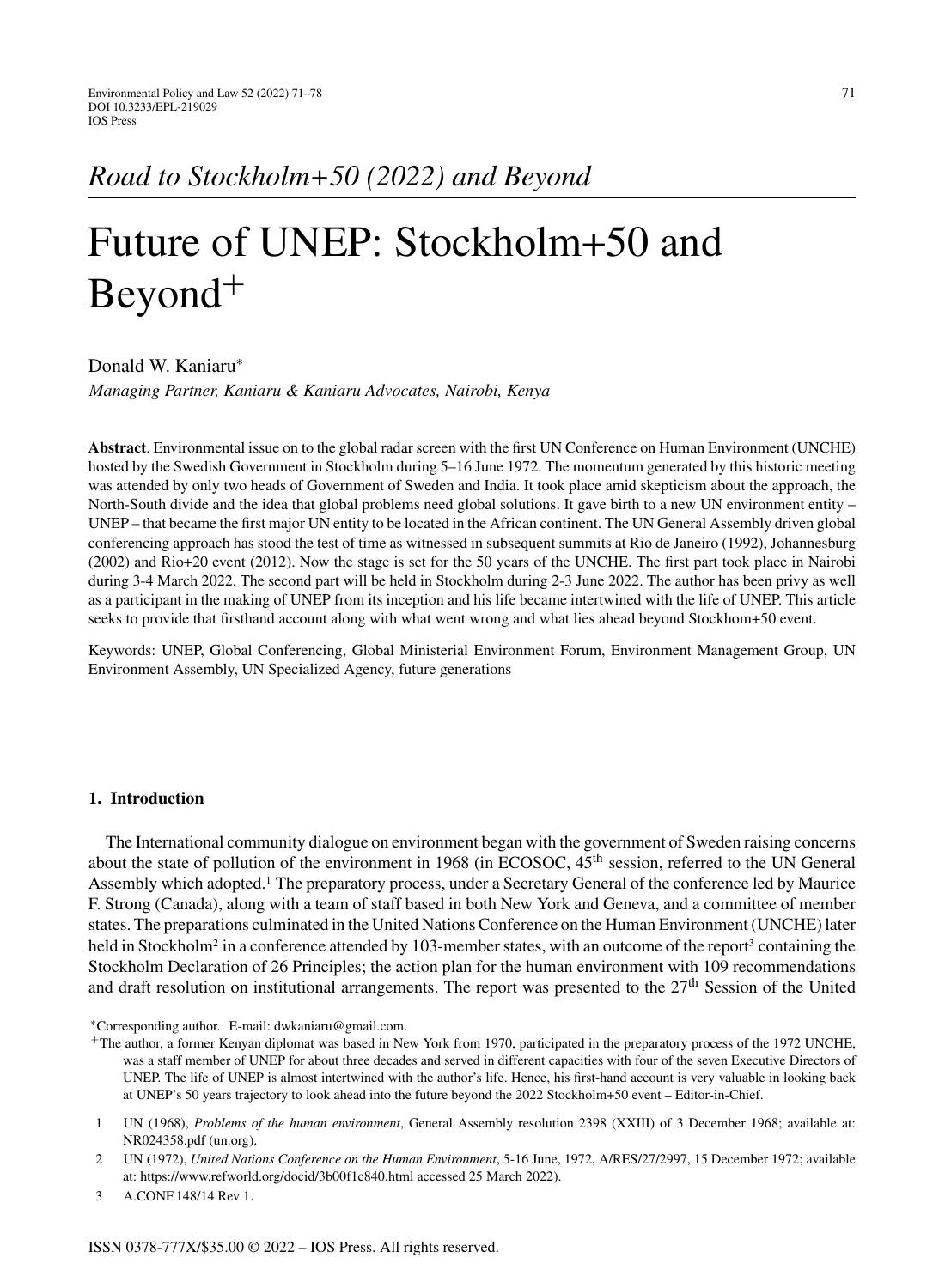Nations General Assembly that decided on the matter<sup>4</sup> on 15 December 1972. It decided on the birth of the United Nations Environment Program (UNEP) with effect from 1 January 1973. The basis of substance was decided unanimously; only the question of the location of the new Secretariat was hotly contested in the second committee, but also decided<sup>5</sup> by recorded vote on the 15<sup>th</sup> December 1972. Hence the title: UNEP at 50 in this article; that is, 1972 to 2022.

## **2. Leadership of UNEP**

It is noted, at the outset that the UN Secretary General appointed the former Secretary General of UNCHE, Maurice F. Strong, the new Executive Director of the new Secretariat, UNEP. As the head of the Secretariat preparing the conference, he needed no briefing on the enormity of the challenge; issues and the urgency to get the job up and running. He had the goodwill of UN Secretary General; governments; as well as the United Nations system whose coordination he had responsibility for as decided by the governments. He quickly put up a team, drawing from his colleagues and staff of the preparatory process and others from governments to join him. Meantime Kenyans became ready companions to ensure the new Secretariat was established speedily in its new home in the South, the capital of Kenya, Nairobi.

In less than a week after the decision on location was reached, the Executive Director (ED) led a team to Nairobi in a series of meetings with senior Government officials including the Ambassador, New York and the writer and temporary premises were availed as suitable options in Nairobi for the UNEP headquarters for his decision on one hundred acres offered and by 26 March 1975, the headquarters agreement was signed and in operation.6 And in December 1975, the Secretariat relocated from the Kenyatta International Convention Centre (KICC) to the current UN Complex, in Gigiri, with KICC as the meeting venue for the UNEP Governing Council (GC), then held annually until the UN completed the permanent headquarters at Gigiri, and the Conferences Complex.

The headquarters is also automatically the home of other global organizations located in Kenya.7 That is, UN Habitat,<sup>8</sup> and UNON as well. At this writing UNEP is headed by the seventh Executive Director, Ms. Inger Andersen (Denmark) from June 20199 while her first deputy executive director is the thirteenth since the first one and the only deputy of Maurice Strong, Dr. Mostafa Tolba was appointed in 1973.

The first two firmly established the new Secretariat in its first two decades and complemented each other outstandingly. One was a terrific fundraiser – much needed at inception of the Secretariat, and the other, a top and highly respected scientist. Substantively, therefore, the Secretariat moved to joint and thematic programming with regional economic commissions, scientific bodies, intergovernmental bodies and to work with the United Nations system, governments and non-governmental bodies of professional character, such as the IUCN and its affiliate, ICEL, among others. By the time the third Executive Director took over, UNEP, was a respected player and had notable financial resources that carried the Organisation forward during the term of the new ED.

- 4 UN (1972), *Institutional and financial arrangements for international environmental cooperation*; UNGA Res. 2997(XXVII); UN Doc. A/RES/27/2997, 15 December 1972; available at: [A/RES/27/2997 - Institutional and financial arrangements for international](A/RES/27/2997 - Institutional and financial arrangements for international environmental cooperation - UN Documents: Gathering a body of global agreements (un-documents.net)) environmental cooperation - UN Documents: Gathering a body of global agreements (un-documents.net)
- 5 UN (1972), *Location of the environment secretariat*, General Assembly resolution 3004 (XXVII), 15 December 1972; available at: NR027034.pdf (un.org). The contention has been severally outlined in several writings by the author. See Donald Kaniaru, "UNEP in Kenya and How it Happened" in *Environmental Diplomacy*, Peter Lang (forthcoming, 2022).
- 6 Agreement between the United Nations and the Republic of Kenya regarding the Headquarters of the United Nations Environment Program; available in Desai, Bharat H. (2010), *Multilateral Environmental Agreements: Legal Status of the Secretariats*. New York: Cambridge University Press, pp.
- 7 Article XVI, section 45. On 21st March 1979, Dr. Ramandran, ED, notified the Minister for Foreign Affairs, Hon. Munyua Waiyaki.
- 8 Upon upgrade of UN common services: A/C5/64L18, paragraph 53 with head decided as Under Secretary General, 28 December 2009.
- 9 Others were in order: M.F. Strong (Canada); M.K Tolba (Egypt); Ms. Elizabeth Dowdeswell (Canada); Klaus Töepfer (Germany); Achim Steiner (Germany) and Eric Solheim (Norway). I was a staff member during the first four, and thereafter was appointed ICEL representative to UNEP to date. See footnote 11 below.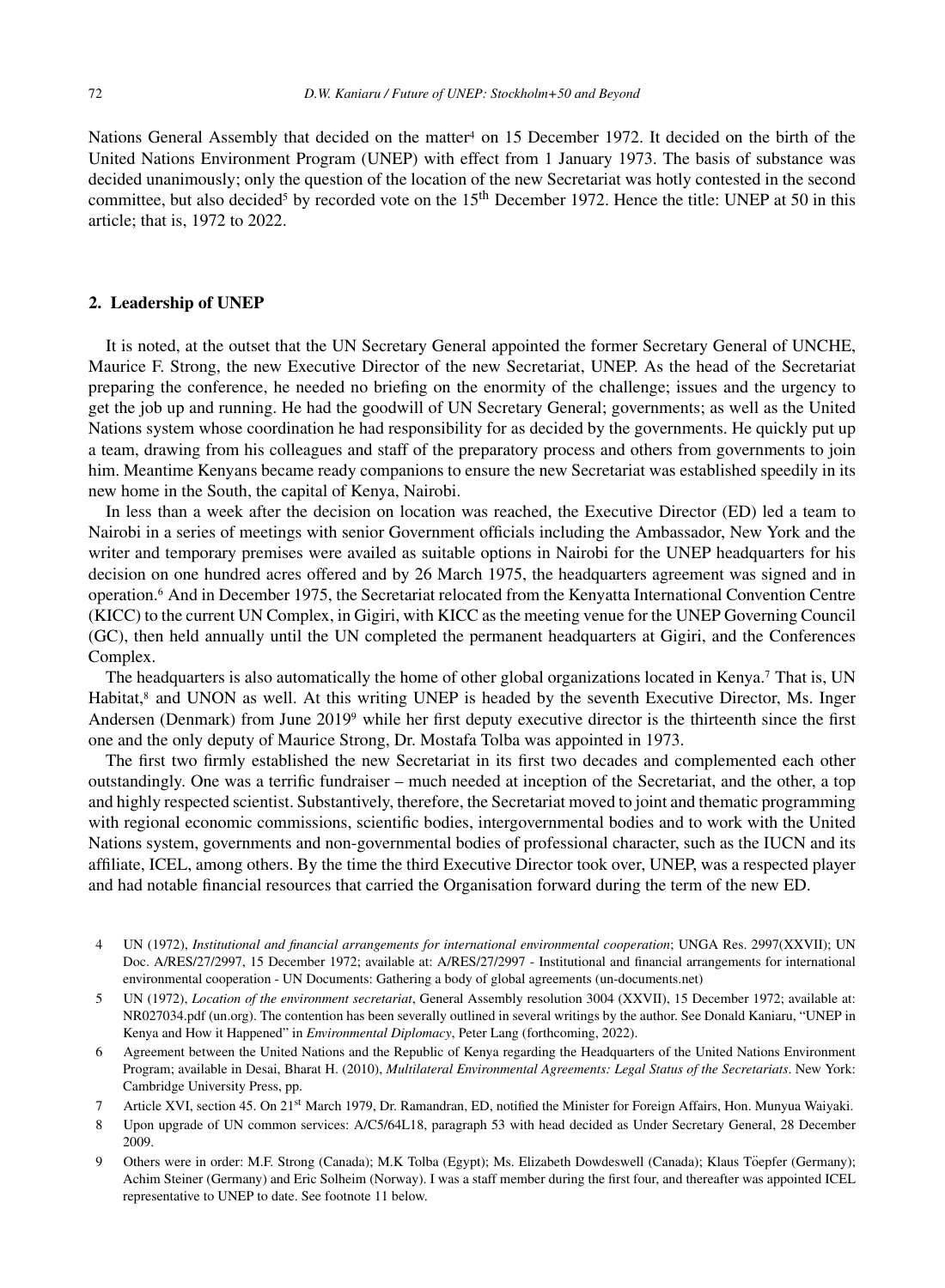The fourth and the fifth EDs were at the helm for the next eighteen years, 1998–2016, and in charge of major international environment governance reforms initiating Global Ministerial Environment Forum (GMEF)<sup>10</sup> and universal session in 2013, and the United Nations Environment Assembly  $(UNEA)^{11}$  comprising all member states of the United Nations.

These governance instruments direct policies of the Secretariat and define the Environment Programme.<sup>12</sup> This latter instrument, UNEA, meets every two years, and one issue would, in my opinion, have to be addressed. This is, with over 190-member states, a one-week UNEA can hardly exhaust the thirst of high-level government leaders, even considering that UNEA's subsidiary body, Open-Ended Committee of Permanent Representatives (OECPR) of ambassadors does meet for a week prior to the UNEA session. I, of course, was there in early Governing Councils of 58-member states, meeting for two weeks, annually, for some years before alternating regular sessions in odd years, and special sessions in even years (which in fact then meant annually).

In the first decade, the Stockholm Action Plan was translated into the programme of UNEP; duly coordinated into system-wide medium-term environment programme (SWMTEP); plans and projects. The key players were designated officials on environmental matters (DOEM), drawn from specialized agencies and UN bodies (including Regional Economic and Social Commissions). DOEMs reported to respective heads of organizations13 and together to the Environment Coordinating Board (ECB) chaired by the Executive Director (ED) of UNEP. The ECB14 (UNGA Res 2997 (XXVII)) later was replaced by the Environment Management Group (EMG),<sup>15</sup> similarly chaired by the ED.

Between 1973 and 1980, *ad hoc* action was taken, for example, in some conventions (1973 CITES; 1979 CMS) and some declarations (Stockholm, of 26 principles); Guidelines and other soft law instruments. Then systematic programs were introduced in 1981; the first Montevideo 1 ten-year periodic programs, currently into Montevideo V adopted by UNEA Decision 4/20. These ten-year programs, reviewed every five years, ushered in a series of global and regional conventions, now in large numbers from the 1980s to 2013, the latest of which were on wastes and chemicals (Basel, Convention 1989; Bamako, Africa, 1991; Rotterdam, PIC, 1998; Stockholm, PoPs, 2001 and Minamata, Mercury, 2013.)

Regional conventions were similarly concluded in Africa (Lusaka Agreement, 1994 and African Convention of Nature and Natural Resources, adopted by the African Union in 2003 in Maputo. Africa was assisted by UNEP, IUCN and ECA); Asia (ASEAN); UNECE (Espoo); Aarhus June (1998; Long Range Transport OF Air Pollutants; and in Grulac region, several, among others. These instruments are visibly many but the weak point is on non-enforcement, mainly in the South, basically for lack of financial resources, and skilled manpower. Multilaterism is a big winner thus far, and is still on the increase, both globally and at regional level.<sup>16</sup>

Then at national level, in every region, national environmental law, and corresponding Ministries and institutions are prevalent in practically all countries that mushroomed with and in the momentum since the Stockholm Conference, and with UNEP assisting, in particular, the developing countries, upon request<sup>17</sup> and since the United Nations Conference on the Environment and Development (UNCED).<sup>18</sup> Agenda 21, Chapter 38 focus on capacity building in developing countries and former Soviet Republics nicknamed countries in transition, currently the hallmark of uplifting those groups of countries in technology transfer and technical assistance in large areas needing attention especially in national legislation and policies. In some cases,

- 10 Desai, Bharat H. (2000), "Revitalizing International Environmental Institutions: The UN Task Force Report and Beyond", *Indian Journal of International Law*, vol.40, no.3, pp.455-504 at 489-490.
- 11 Desai, Bharat H. (2015), "The Advent of the United Nations Environment Assembly", *ASIL Insights*, vol.19, no.2; available at: <http://www.asil.org/insights/volume/19/issue/2/advent-united-nations-environment-assembly> (accessed on 12 April 2022).
- 12 1973- the first regular session and only one held away from Nairobi; was held in Geneva in June. All others: 27 GCs and GMEF to 2012 and UNEA (2014 to 2022) and 12 Special sessions of the Council. Attended all except four special sessions held away from Nairobi after retirement in 2003.
- 13 Starting from GC Decision I (1) of 22 June 1973. Human Settlements had priority among developing countries, and after the 1976 Vancouver UN Conference, Canada, became the next organ to be co-located with UNEP in Nairobi as UN-Habitat.

- 15 Desai, Bharat H. (2000), n. 10, pp. 481-482. Also see, UN (1999), General Assembly resolution 53/242 on *Report of the Secretary-General on Environment and Human Settlement;* UN Doc. A/RES/53/242 of 10 August 1999.
- 16 The Nairobi Political Declaration adopted by UNEA/5 Part two, and several Decisions demonstrate this.
- 17 UNGA Res 3436 (XXX) of 1975.
- 18 A/CONF.151/4.

<sup>14</sup> UN (1972), n. 4.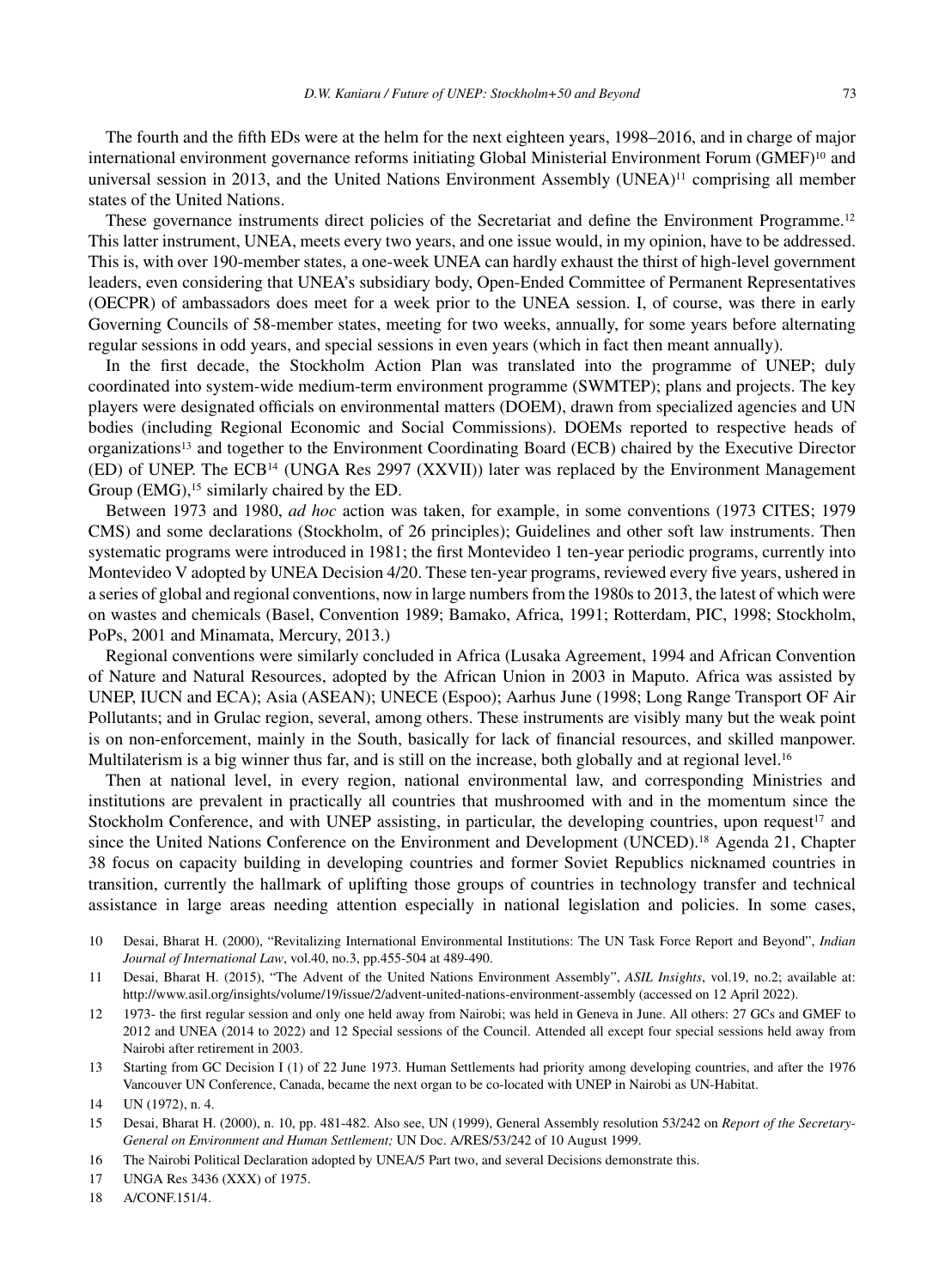constitutional provisions, like in the case of Kenya, the 2010 Constitution. Also, UNEP regularly compiled Registers of environmental treaties and agreements and shared them extensively with all regions and governments in global and regional conventions. It also disseminated soft law: principles and guidelines which find expression in national legislation almost as a matter of course.

At national level, attention has been seriously given to Judiciaries – previously neglected till after the 1990s, starting with Africa in 1996 followed by a series of colloquia/symposia in South Asia (Colombo 1998); South East Asia (Manila, 1999); South America (Mexico), 2000: Caribbean (Jamaica), 2001; Global Symposium (Johannesburg), 2002; Western Europe (London), 2002: Arab Region (Kuwait), 2003; and Eastern Europe (Kiev), 2003. Thereafter others followed in practice at country level, sub regions and as far afield as the Pacific (Australia and New Zealand). Naturally capacity building activities are not a one-time affair; they are repeated as desired as circumstances change.

International Environmental Law and National Environmental Law, almost from nowhere in 1970s are now normal laws like other legislation or law. At university level, these laws, previously unknown in my university days and after, are consequently as obvious as any other area of study, and students lavish in present endeavours in increasingly defining their future careers in environmental law. They continue to draw their inspiration in the blooming work, programs and activities of UNEP.

In fact, no other branch of law has emerged with such momentum and as consistently as in this practically five-decade emergent law. If we attribute this success to any institution, UNEP and the field of the environment would get the crown, no doubt.

### **3. Evaluation of UNEP and Environment**

The mechanism for evaluation is remarkably self-ingrained in UNEP institutional arrangements, informally and formally and beyond UNEP itself through the UN, and governments in every region and globally. The mandate of UNEP has been consistently affirmed and reaffirmed in the process, below. Informally the management could put together a group of experts, or taskforce or request a company to review an issue, or to review a set of activities and report formally through the governing bodies.

# **4. Internal**

The UNEP was established without following a particular precedent. In fact, there was no model to follow for the new Secretariat. The body ahead of the UNEP in 1960s was UNIDO in 1965. But it followed its own pattern, and suffered setbacks in endeavours to reconstruct as a specialized agency and, to the best of my knowledge, it is still challenged. At the beginning of UNEP, with basically voluntarily funded basis of resources, some saw it as a temporary program. The first review, therefore, was in 1978, and the Governing Council quickly recommended it to be permanent. By 1983, the organization decided to establish core staff as career staff as well. Therefore, the best performing staff, medium aged, and initially, one per continent, were appointed career staff which is now a feature in the organization. Then there was a ten-year review by the Governing Council in a session of special character in 1982. Further reassuring and became a key feature every few years as outlined hereunder.

# **5. External**

The GC in 1983 recommended an external review by independent experts (twenty-one) which the UNGA, adopted and in 1987, the Commission, chaired by former Prime Minister of Norway, Gro Harlem Brundtland reporting, not to UNEP ED, but to the UN Secretary General. The Commission recommended that the 1992 UN Conference on Environment and Development (UNCED)19 be established and to make recommendations to the General Assembly. The recommendations were accepted and, once again, Maurice F. Strong was appointed the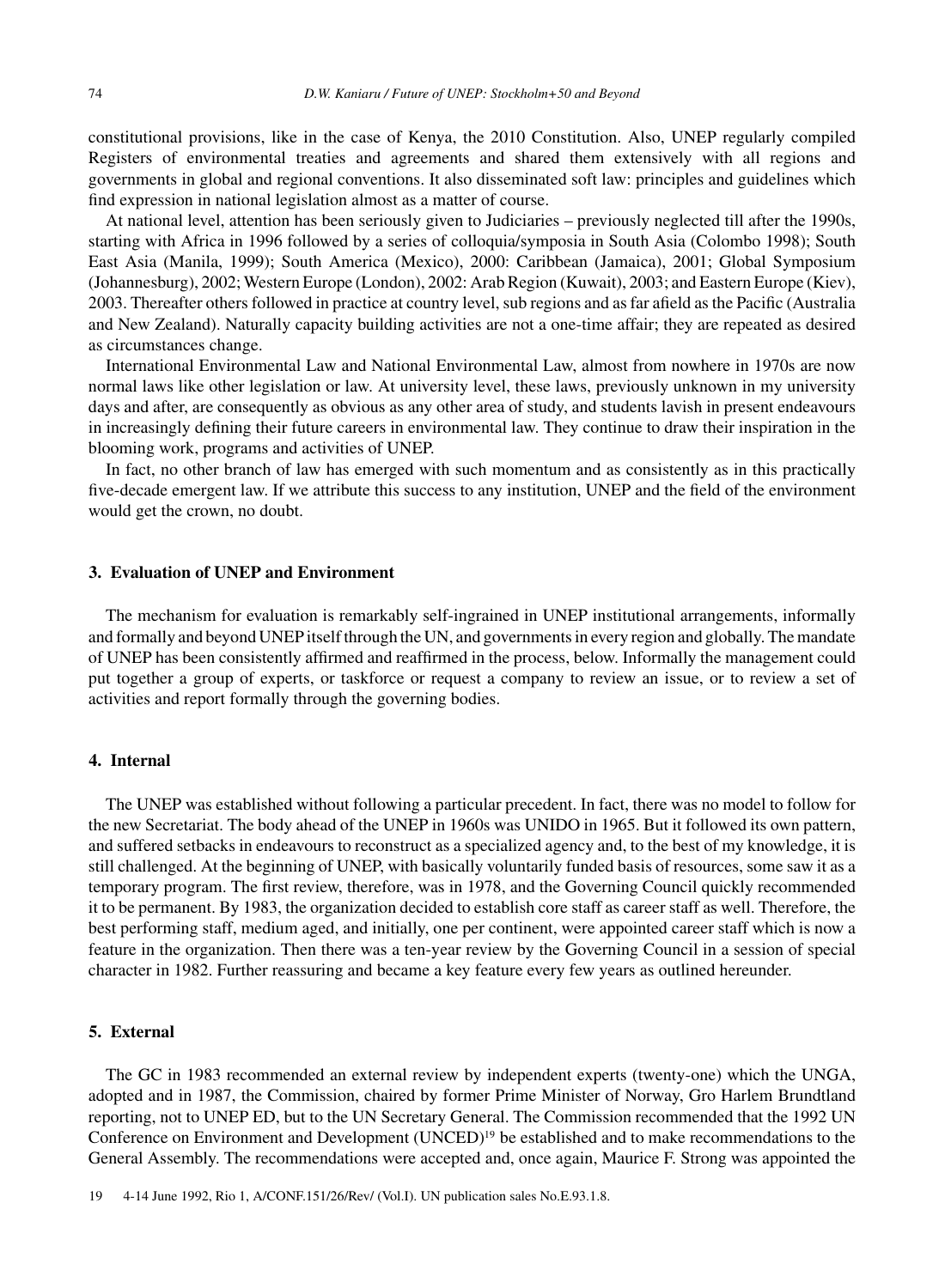Secretary General of the conference, apparently to the dismay of the UNEP, then headed by M.K. Tolba, till end 1992. While UNEP did provide information or support as desired, the conferences were independent of UNEP, and reported to the UN Secretary General and the United Nations General Assembly. They, however, impacted the functioning, mandate and financing of UNEP as pointed out and apparent in UNGA resolutions.

Indeed Mostafa K. Tolba did also establish a parallel mechanism, to prepare the perspective document for the 2000s and beyond (1988) presented to the Governing Council and endorsed by the UNGA but also had a team of twenty-one senior experts put together a monumental The World Environment, 1972–1992,<sup>20</sup> two decades of challenge, the only one such report, hitherto. Brundtland came up with the definition of Sustainable Development,<sup>21</sup> which the strong group set to establish the Commission for Sustainable Development (CSD) high level, which twenty years later in 2012, in paragraph 84 of the outcome document established high-level political forum, "subsequently replacing the Commission".22

The Outcome of the UNCED conference included: (i) the Rio Declaration on Environment and Development of 27 Principles was agreed, Annex 1; (ii) Agenda 21- of some 40 chapters; (iii) Non-legally binding authoritative statement principles for a global consensus on the management, conservation and sustainable development of all types of forests, Annex II, and alongside Agenda 21; (iv) two conventions were open for signature, viz the convention in Biodiversity (CBD) spearheaded by UNEP (MK. Tolba) and the UN Framework Convention on the Climate Change (under the auspices of the UN General Assembly). Clearly the pace that would have been ushered in by the two heads of UNEP and WMO, would not have been that of governments.

The UNEP and WMO had hoped to spearhead this as earlier, following the world climate conferences in 1974 and 1978, a decade later, in 1988 they had birthed the Intergovernmental Panel on Climate Change (IPCC) which would monitor, from time to time, and issue/reports on climate assessments, the last one issued on 28<sup>th</sup> February 2022.23 The UNGA took IPCC as the mechanism of climate assessments and it so remains to-date. It is jointly supported by a Secretariat of the two organizations with some staff based in Geneva. The two hardworking leaders Tolba and Obasi heading UNEP and WMO -were truly far ahead of their time- given the topical and overarching nature of climate issues decades later, if CoP 26 in Glasgow (UK), in November 2021, is anything to go by.

Incidentally several other conventions were mooted under Agenda 21, and were completed under different auspices; i) Desertification (UN General Assembly; Agenda 21 Chapters 12). MK Tolba, in 1977, while head of UNEP had prepared, as Secretary General of the UN Conference on Desertification held in Nairobi in 1977, which had been later associated with FAO and UNEP in subsequent follow-up. However, as follow-up to Agenda 21, chapter 12, the Convention on Desertification Control, 1994, was concluded. ii) Oceans (Chapter 17, A21) the1995 Agreement for the implementation of the provisions of UNCLOS of 10 December 1982 relating to the conservation and management of straddling fish stocks and highly migratory stocks was concluded under the UN as well. iii) Chemicals and wastes (A21 Chapters 19 and 20: Rotterdam Prior Informed Consent Convention (PIC), 1998; Stockholm, Persistent Organic Pollutants Convention (PoPs), 2001; Minamata, Mercury Convention, 2013 and work is still on-going on other aspects of chemicals.

Five years after UNCED, a further review and reporting was before the UNGA, 1997 in the 19<sup>th</sup> Special Session of the General Assembly (GA) as the fourth Executive Director, Prof. Klaus Töepfer (Germany), took charge of UNEP, for two terms to 2006 when the fifth ED, Achim Steiner (also Germany) took over to 2016.

In 2002, another senior review was undertaken, culminating in the World Summit on Sustainable Development (WSSD) held in Johannesburg, South Africa on 26 August - 4 September. It adopted the Johannesburg Declaration on sustainable development (some 37 paragraphs in 6 sections) and the plan of implementation of the world summit<sup>24</sup> with eleven parts, in all 170 paragraphs, covering major grounds on different issues and all regions, as well as revisiting: poverty eradication (part II) sustainable development of small island developing states (Part VII); sustainable development for Africa (Part VIII); other regional initiatives (Part IX); means of implementation

22 UNGA Res 66/288, Annex, paragraphs 85-86.

<sup>20</sup> Chapman & Hall, Edited by Mostafa K. Tolba and five other Experts. Published by Chapman & Hall, London, on behalf of UNEP.

<sup>21</sup> As development that meets the needs of the present generation without compromising the ability of future generations to meet their needs. See Our Common Future, The World Commission on Environment and Development, Oxford University Press, 1987.

<sup>23</sup> See *The Economist*, March 5<sup>th</sup> 2022, pp 71-72.

<sup>24</sup> A/CONF.199/20. UN Publication, Sales No. E.03.II.A.I.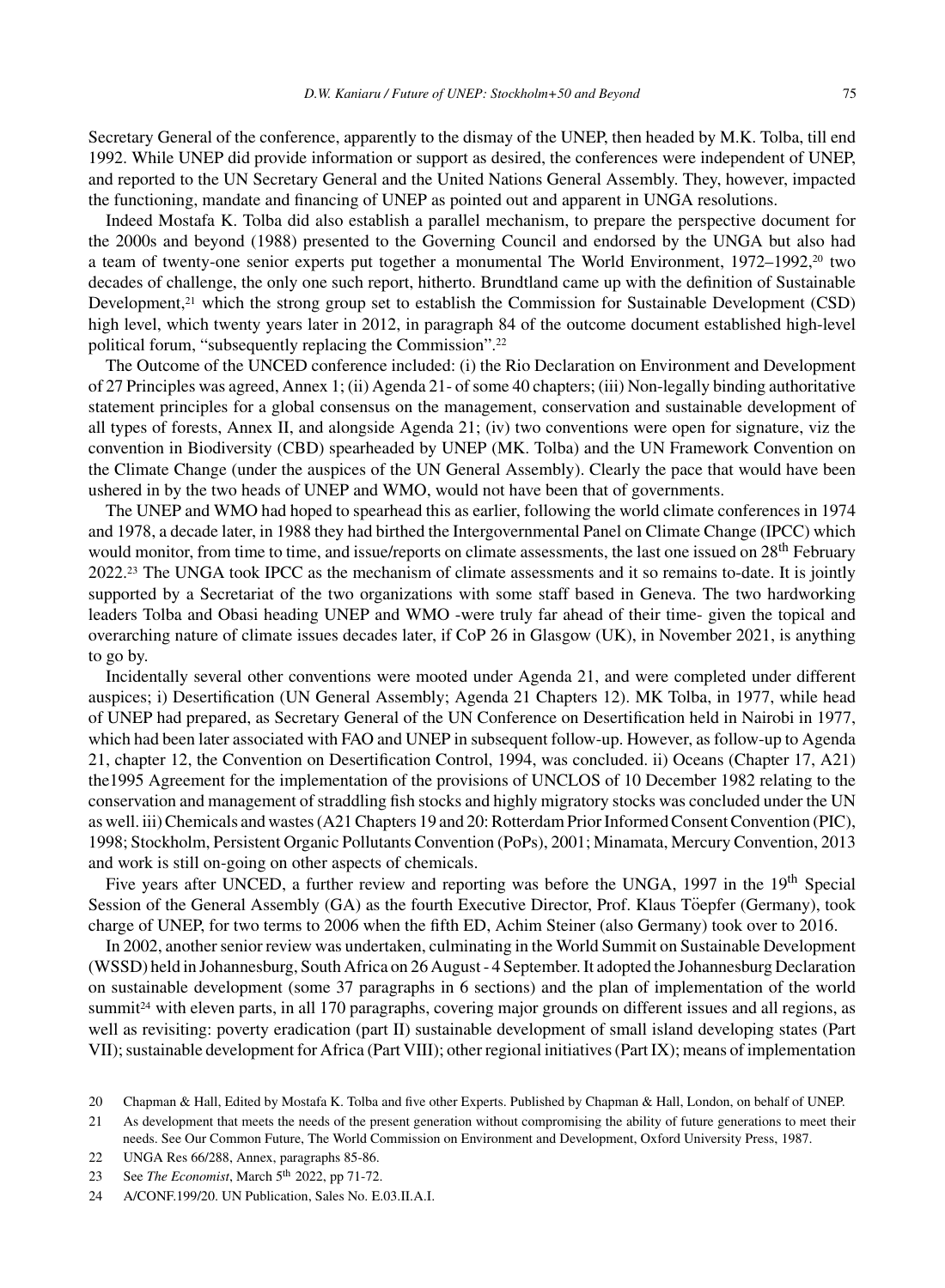(Part X); and institutional framework for sustainable development (Part XI), in nine subunits. This summit was ten years after Rio I in 1992, and strongly reinforced Agenda 21 (of 1992), reaffirmed the Stockholm and Rio Declarations of 26 and 27 principles respectively and the UN system and other institutions and players, and in particular, strengthening the institutions and capacity building at all levels.

However, endeavors at winding up the reform on international environmental guidance (IEG) was not ready and had to go to the next major conference a decade later. Thus in 2012, the United Nations embarked on yet another review, the UN Conference on Sustainable Development (UNCSD), named Rio Plus 20 (Rio II), whose outcome document, the "Future we want" was born<sup>25</sup> and the international environment governance, a universal Governing Council, renamed the United Nations Environment Assembly (UNEA) from 2014.26 Currently UNEA is in its 5th session and on 3-4 March 2022, in its first Special Session in Nairobi, it commemorated 50 years of the founding of UNEP. A Political Declaration of 26 paragraphs was also adopted without vote on 2<sup>nd</sup> March and by acclamation by the UNEA Special Session on 3 March 2022. It will be recalled that the Political Declaration was the culmination of a process that was redirected to Nairobi by the UNGA following its UNGA resolutions 72/277 and 73/333 in an initiative by France.

The foregoing reviews the tasks to be done in future are not in doubt. New global and regional interventions and instruments are on the horizon as we embark on the next 50 years and beyond in search of a better world. The present and future generations have their work cut out for them. Indeed, an Intergovernmental Negotiating Committee (INC) on plastics was set in motion, in UNEA, with the result expected by 2024.

Should the auditing of these series of conferences and summits under the section, external, have been done with recommendations on the way forward? Could the billions spent on the endeavours have been put to different use? With the different chiefs of the UN out of office or having passed on, and the decisions having been duly passed by lawful authority, considered partly implemented, and still available for those interested, should the matter be better closed or revisited by each of the identified players, presented to its governance mechanism and decision made on next steps? A lot of investment has gone into the work done and illustrious negotiations, if I may say so, carried out, expressly reaffirming the mandate of UNEP, environment in the context of sustainable development, related organs and parties, with due emphasis on its authority as well strengthening it and adequately funding it.

25 UNGA Res. 66/288 of 27 July 2012. The entire annex, 283 paragraphs captured. See Annex, Section IV, titled International Framework for Sustainable Development, (C) Environmental Pillar in the Context of Sustainable Development, Paragraphs 87-90, and more so paragraph 88 which states: 88. We are committed to strengthening the role of the United Nations Environment Programme as the leading global environmental authority that sets the global environmental agenda, promotes the coherent implementation of the environmental dimension of sustainable development within the United Nations system and serves as an authoritative advocate for the global environment. We reaffirm General Assembly resolution 2997 (XXVII) of 15 December 1972 establishing the United Nations Environment Programme and other relevant resolutions that reinforce its mandate, as well as the Nairobi Declaration on the Role and Mandate of the United Nations Environment Programme of 7 February 1997 and the Malmö Ministerial Declaration of 31 May 2000. In this regard, we invite the Assembly, at its sixty seventh session, to adopt a resolution strengthening and upgrading the United Nations Environment Programme in the following manner:

(a) Establish universal membership in the Governing Council of the United Nations Environment Programme, as well as other measures to strengthen its governance as well as its responsiveness and accountability to Member States;

(b) Have secure, stable, adequate and increased financial resources from the regular budget of the United Nations and voluntary contributions to fulfill its mandate;

(c) Enhance the voice of the United Nations Environment Programme and its ability to fulfill its coordination mandate within the United Nations system by strengthening its engagement in key United Nations coordination bodies and empowering it to lead efforts to formulate United Nations system-wide strategies on the environment;

(d) Promote a strong science-policy interface, building on existing international instruments, assessments, panels and information networks, including the Global Environment Outlook, as one of the processes aimed at bringing together information and assessment to support informed decision-making;

(e) Disseminate and share evidence-based environmental information, and raise public awareness on critical, as well as emerging, environmental issues;

(f) Provide capacity-building to countries, as well as support, and facilitate access to technology;

(g) Progressively consolidate headquarters functions in Nairobi, as well as strengthen its regional presence, in order to assist countries, upon request, in the implementation of their national environmental policies, collaborating closely with other relevant entities of the United Nations system;

(h) Ensure the active participation of all relevant stakeholders, drawing on best practices and models from relevant multilateral institutions and exploring new mechanisms to promote transparency and the effective engagement of civil society.

26 UN (2013), General Assembly resolution 67/251 of 13 March 2013 on "Change of the designation of the Governing Council of the United Nations Environment Programme"; UN Doc. A/RES/67/251, 25 July 2013.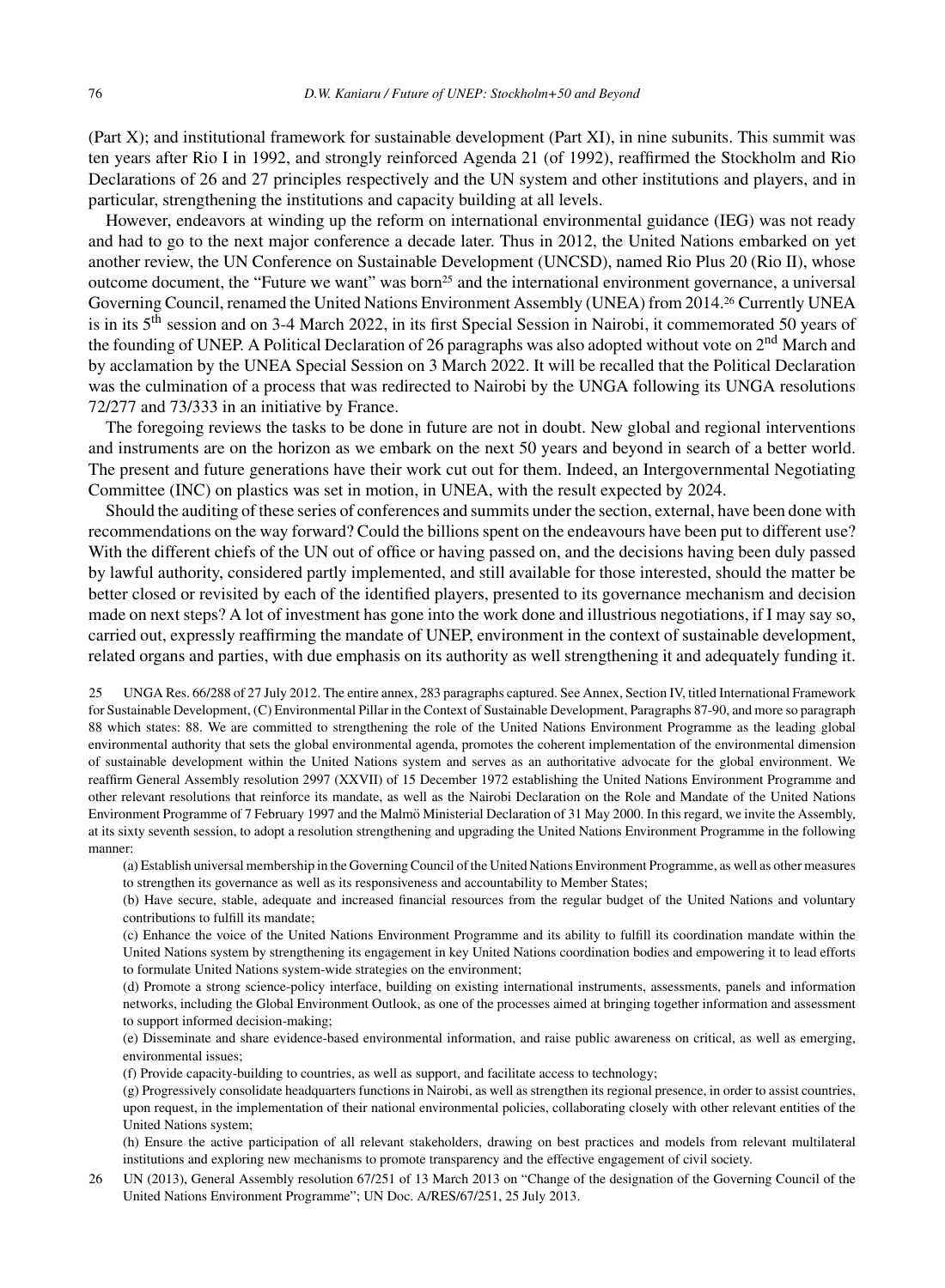Thus, its past, present and future are inseparably interconnected. No great value, therefore, would have emerged as a result of such an audit. Hence it rests there.

#### **6. Has UNEP and Environment Been Successful?**

No doubt UNEP has been unimpeachably successful over the past 50 years.<sup>27</sup> The UNEA meetings and commemoration in Nairobi affirmed this unequivocally. In fact, no other UN organ is an equal, or surpasses UNEP from global and regional ambits while at national level, all nations, in varying degrees have, in one way or other, been impacted. Having been there before, during and after UNEP, I am able to affirm this.<sup>28</sup> Its role in the United Nations and system is relied on and respected. At civil society and individual levels, invaluable partnership is integral to the success achieved this far. New standards, laws and regulations are in place practically in all nations and places; applicable in the atmosphere, oceans and ecosystems. Indeed, new institutions and machineries drive their processes, and all look to UNEP and extended UN system to explain the phenomenon or endeavours and proclaim unhesitatingly, a better environment, with outstanding determination to outdo the past and shine without limits in the future and beyond.

My statement above does not mean that there have been no difficulties; errors or shortcomings. On the contrary. There have been difficulties and challenges as well. These, however, do not diminish the clear-cut success and the determination to do better which all governments, UN, people and civil society look up to UNEP for. Measures are in place, for example, at national level: national Constitutions and laws; international laws and principles and effected at all levels. Equally at global and regional levels: binding conventions and agreements in hundreds; numerous soft law instruments much has been done, not all is or has been enforced, again at every level; some remain ill-or not-applied. Hence far more still awaits to be done. Both finances and human resources, skilled to fulfill obvious obligations, are far from abundant. These resources must not be frittered away and must be prudently applied. Focus on concrete action is simply a must. Priority must be given to critical implementation and cooperation extended to pool resources together to purposeful ends, rather than to subject them to competition, or even worse, to corrupt ends. Governments should deliberately avail huge resources; cooperation between the different states must be underscored, on a long-term basis, at every level in exploration, research and management. Such are the challenges that imminent future, already beckoning, way beyond the mirage is focused upon.

### **7. What Does the Future Hold?**

Let one and all sum up the benefits and challenges so obvious in the last 50 years. Where did things go wrong and what should be done to correct, or reverse that? That is the opportunity that the present and future generations are to contend with henceforth. Measures are upfront in the hands of governments and over several decades of review, this is no longer contested. The past strategies, noted above, the millennium goals for sustainable development, the unfulfilled agreed principles and treaties; the current decade of Montevideo V, (effective 2020) and the Political Declaration are uppermost in the next slice of the future. While details in a variety of different instruments may be contested, hints of a better future ahead, are not contested. These will provide directions and declare the way forward for UNEP, nature and environment in the next 50 years and beyond. The Political Declaration,<sup>29</sup> strongly encourages strengthening UNEP as science and policy-based organization and connects with its UN system partners and together act as guardian angels for humanity. It also remains to be seen if and when the upgradation of UNEP into a full UN 'specialized agency' for the environment, proposed by scholars

<sup>27</sup> Desai, Bharat H. (2014), *International Environmental Governance: Towards UNEPO?* (Boston, USA: Brill Nijhoff, 2014); available at: International Environmental Governance – Towards UNEPO | Brill (accessed on 12 April 2022).

<sup>28</sup> Kaniaru, Donald W. (2022), *Environmental Law and Diplomacy: Selected writings of Donald W. Kaniaru 1970-2021*, Strathmore University Press; forthcoming.

<sup>29</sup> Adopted in March 2022, is cognizant of its roots as other UNEA 5 Part 2 Decisions press on as well.